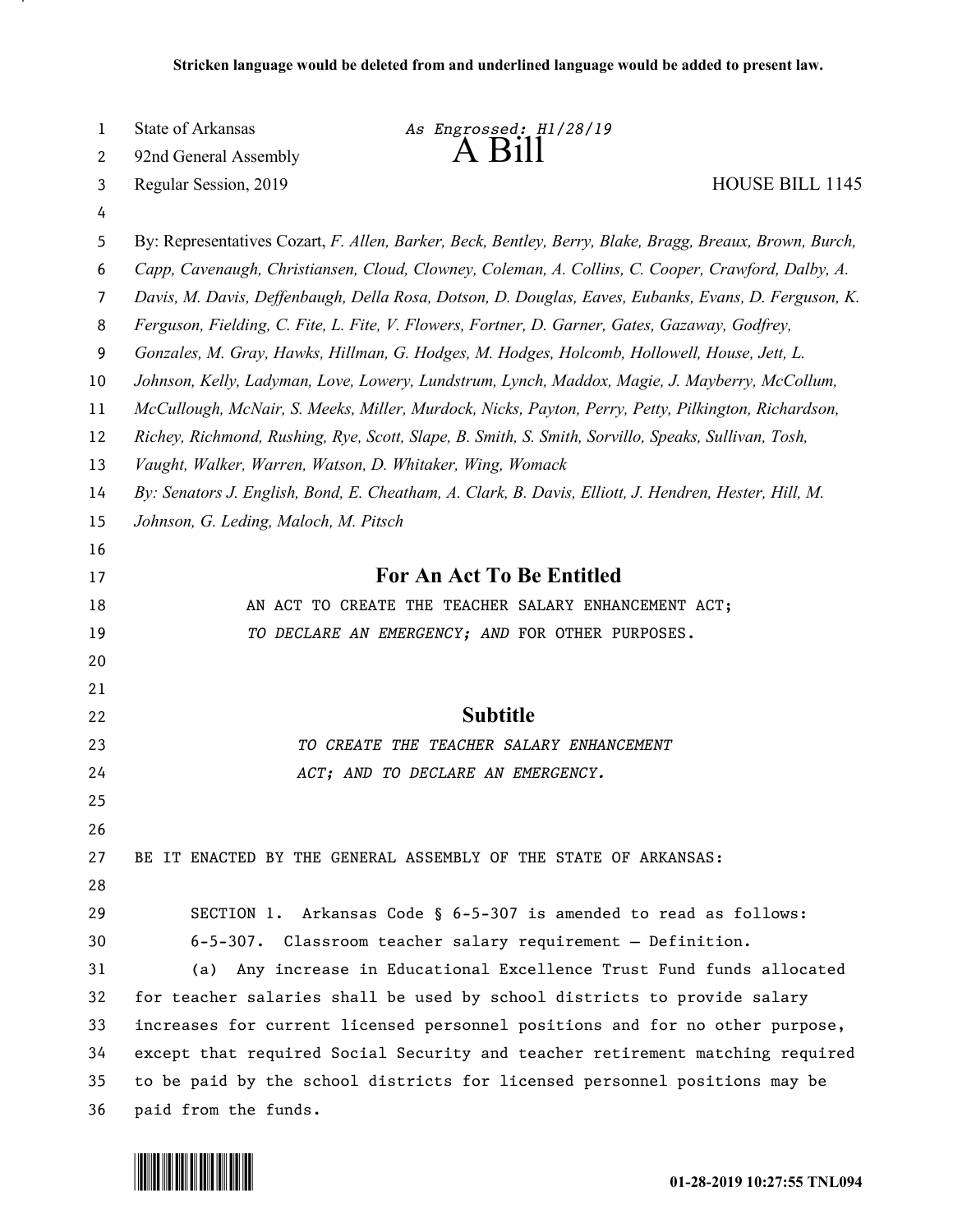| $\mathbf{1}$   | (b)                                                                          |                                                                 | Educational Excellence Trust Fund funds allocated for teacher      |
|----------------|------------------------------------------------------------------------------|-----------------------------------------------------------------|--------------------------------------------------------------------|
| 2              | salaries shall be disbursed by the Department of Education to school         |                                                                 |                                                                    |
| 3              | districts pursuant to a school district in accordance with the state         |                                                                 |                                                                    |
| 4              | foundation funding formula foundation funding amount under § 6-20-2305.      |                                                                 |                                                                    |
| 5              | (c)                                                                          |                                                                 | In determining whether a school district has had an increase in    |
| 6              | Educational Excellence Trust Fund funds allocated for teacher salaries, any  |                                                                 |                                                                    |
| $\overline{7}$ | annual increase in such the trust Educational Excellence Trust Fund funds    |                                                                 |                                                                    |
| 8              | must exceed the level of the highest year since 1991 prior fiscal year to be |                                                                 |                                                                    |
| 9              | classified as an increase.                                                   |                                                                 |                                                                    |
| 10             | (d)                                                                          |                                                                 | "Salary increase", as used in this section, shall inelude includes |
| 11             | increments for experience or advanced hours or degrees.                      |                                                                 |                                                                    |
| 12             | (e)                                                                          |                                                                 | The department may promulgate rules to administer this section.    |
| 13             |                                                                              |                                                                 |                                                                    |
| 14             |                                                                              | SECTION 2. Arkansas Code § 6-17-2403(b), concerning the minimum |                                                                    |
| 15             | teacher compensation schedule, is amended to read as follows:                |                                                                 |                                                                    |
| 16             | (b)                                                                          |                                                                 | Each school district in the state shall have in place a salary     |
| 17             | schedule with at least the following minimum levels of compensation for a    |                                                                 |                                                                    |
| 18             | basic contract:                                                              |                                                                 |                                                                    |
| 19             | (1)                                                                          | For the 2017-2018 2019-2020 school year:                        |                                                                    |
| 20             | Years of Experience                                                          | BA Degree Salary                                                | MA Degree Salary                                                   |
| 21             | $\mathbf 0$                                                                  | $$31,400$ $$32,800$                                             | $$36,050$ \$37,450                                                 |
| 22             | $\mathbf{1}$                                                                 | $31,850$ 33,250                                                 | 36,550 37,950                                                      |
| 23             | 2                                                                            | <del>32,300</del> 33,700                                        | 37,050 38,450                                                      |
| 24             | 3                                                                            | 32,750 34,150                                                   | 37,550 38,950                                                      |
| 25             | 4                                                                            | $33,200$ 34,600                                                 | 38,050 39,450                                                      |
| 26             | 5                                                                            | $33,650$ 35,050                                                 | 38,550 39,950                                                      |
| 27             | 6                                                                            | $34,100$ 35,500                                                 | 39,050 40,450                                                      |
| 28             | $\overline{7}$                                                               | 34,550 35,950                                                   | 39,550 40,950                                                      |
| 29             | 8                                                                            | $35,000$ 36,400                                                 | 40,050 41,450                                                      |
| 30             | 9                                                                            | 35,450 36,850                                                   | 40,550 41,950                                                      |
| 31             | 10                                                                           | 35,900 37,300                                                   | 41,050 42,450                                                      |
| 32             | 11                                                                           | 36,350 37,750                                                   | 41,550 42,950                                                      |
| 33             | 12                                                                           | 36,800 38,200                                                   | 42,050 43,450                                                      |
| 34             | 13                                                                           | $37,250$ $38,650$                                               | 42,550 43,950                                                      |
| 35             | 14                                                                           | 37,700 39,100                                                   | 43,050 44,450                                                      |
| 36             | 15                                                                           | 38,150 39,550                                                   | $43,550$ ; and $44,950$ ;                                          |

01-28-2019 10:27:55 TNL094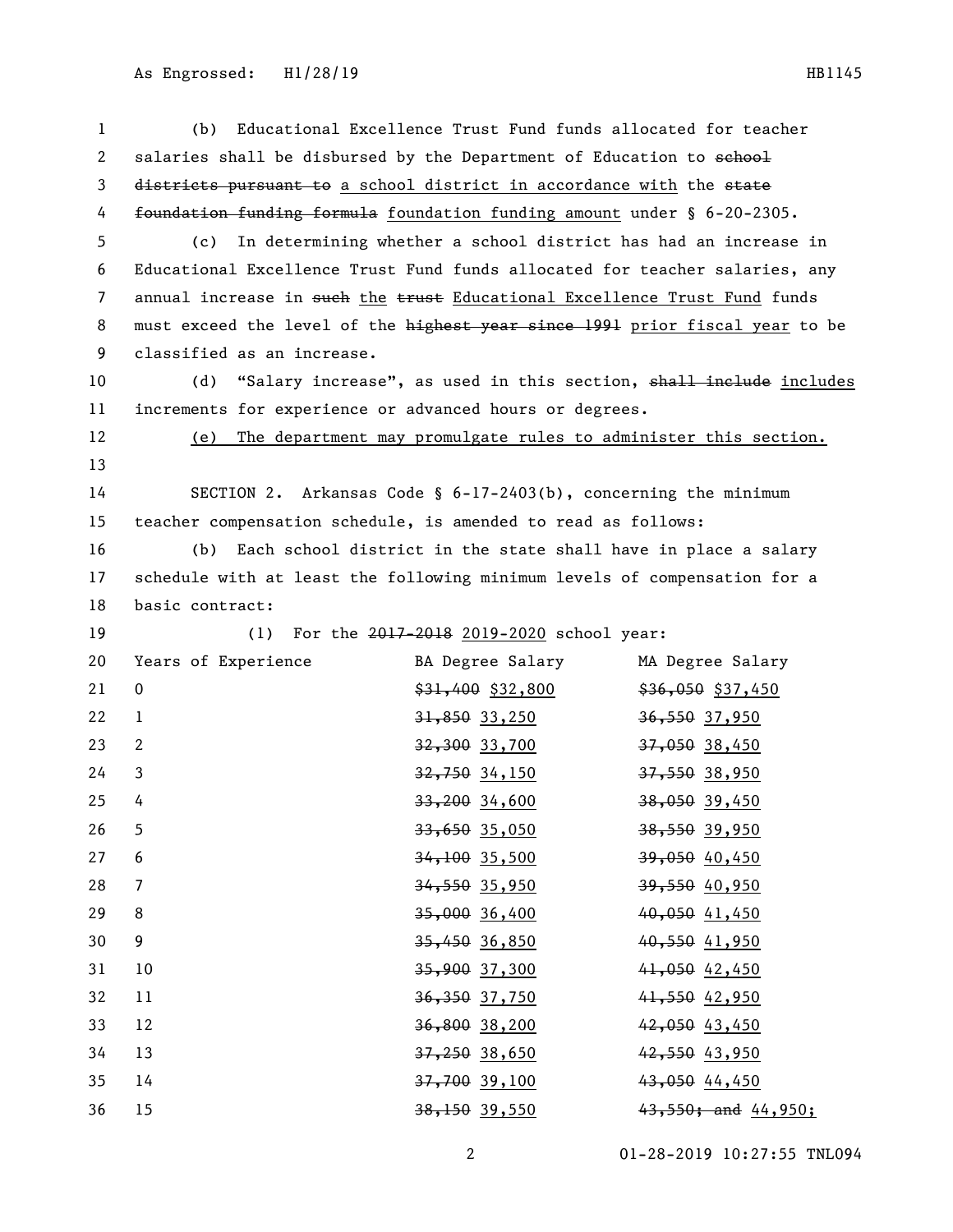| 1                | (2)                 |                                    | For the 2018-2019 2020-2021 school year and each school year |
|------------------|---------------------|------------------------------------|--------------------------------------------------------------|
| $\mathbf{2}$     | thereafter:         |                                    |                                                              |
| $\mathbf{3}$     | Years of Experience | BA Degree Salary MA Degree Salary  |                                                              |
| 4                | $\mathbf 0$         | $$31,800$ $$33,800$                | $$36,450$ \$38,450                                           |
| 5                | $\mathbf{1}$        | <del>32,250</del> 34,250           | 36,950 38,950                                                |
| 6                | $\overline{2}$      | <del>32,700</del> 34,700           | 37,450 39,450                                                |
| $\overline{7}$   | 3                   | $33,150$ $35,150$                  | 37,950 39,950                                                |
| $\,8\,$          | 4                   | 33,600 35,600                      | 38,450 40,450                                                |
| $\boldsymbol{9}$ | 5                   | <del>34,050</del> 36,050           | 38,950 40,950                                                |
| $10\,$           | 6                   | <del>34,500</del> 36,500           | 39,450 41,450                                                |
| 11               | $\overline{7}$      | <del>34,950</del> 36,950           | 39,950 41,950                                                |
| 12               | 8                   | <del>35,400</del> 37,400           | 40,450 42,450                                                |
| 13               | 9                   | <del>35,850</del> 37,850           | 40,950 42,950                                                |
| 14               | 10                  | 36,300 38,300                      | $41,450$ $43,450$                                            |
| 15               | 11                  | <del>36,750</del> 38,750           | 41,950 43,950                                                |
| 16               | 12                  | 37,200 39,200                      | 42,450 44,450                                                |
| 17               | 13                  | <del>37,650</del> 39,650           | 42,950 44,950                                                |
| 18               | 14                  | <del>38,100</del> 40,100           | 43,450 45,450                                                |
| 19               | 15                  | <del>38,550</del> 40,550           | 43,95045,950;                                                |
| 20               |                     | (3) For the 2021-2022 school year: |                                                              |
| 21               | Years of Experience | BA Degree Salary                   | MA Degree Salary                                             |
| 22               | $\underline{0}$     | \$34,900                           | \$39,550                                                     |
| 23               | $\overline{1}$      | 35,350                             | 40,050                                                       |
| 24               | $\overline{2}$      | 35,800                             | 40,550                                                       |
| 25               | $\overline{3}$      | 36,250                             | 41,050                                                       |
| 26               | $\overline{4}$      | 36,700                             | 41,550                                                       |
| 27               | $\overline{5}$      | 37,150                             | 42,050                                                       |
| 28               | $6\overline{6}$     | 37,600                             | 42,550                                                       |
| 29               | $\overline{1}$      | 38,050                             | 43,050                                                       |
| 30               | $\underline{8}$     | 38,500                             | 43,550                                                       |
| 31               | $\overline{9}$      | 38,950                             | 44,050                                                       |
| 32               | 10                  | 39,400                             | 44,550                                                       |
| 33               | 11                  | 39,850                             | 45,050                                                       |
| 34               | 12                  | 40,300                             | 45,550                                                       |
| 35               | 13                  | 40,750                             | 46,050                                                       |
| 36               | 14                  | 41,200                             | 46,550                                                       |